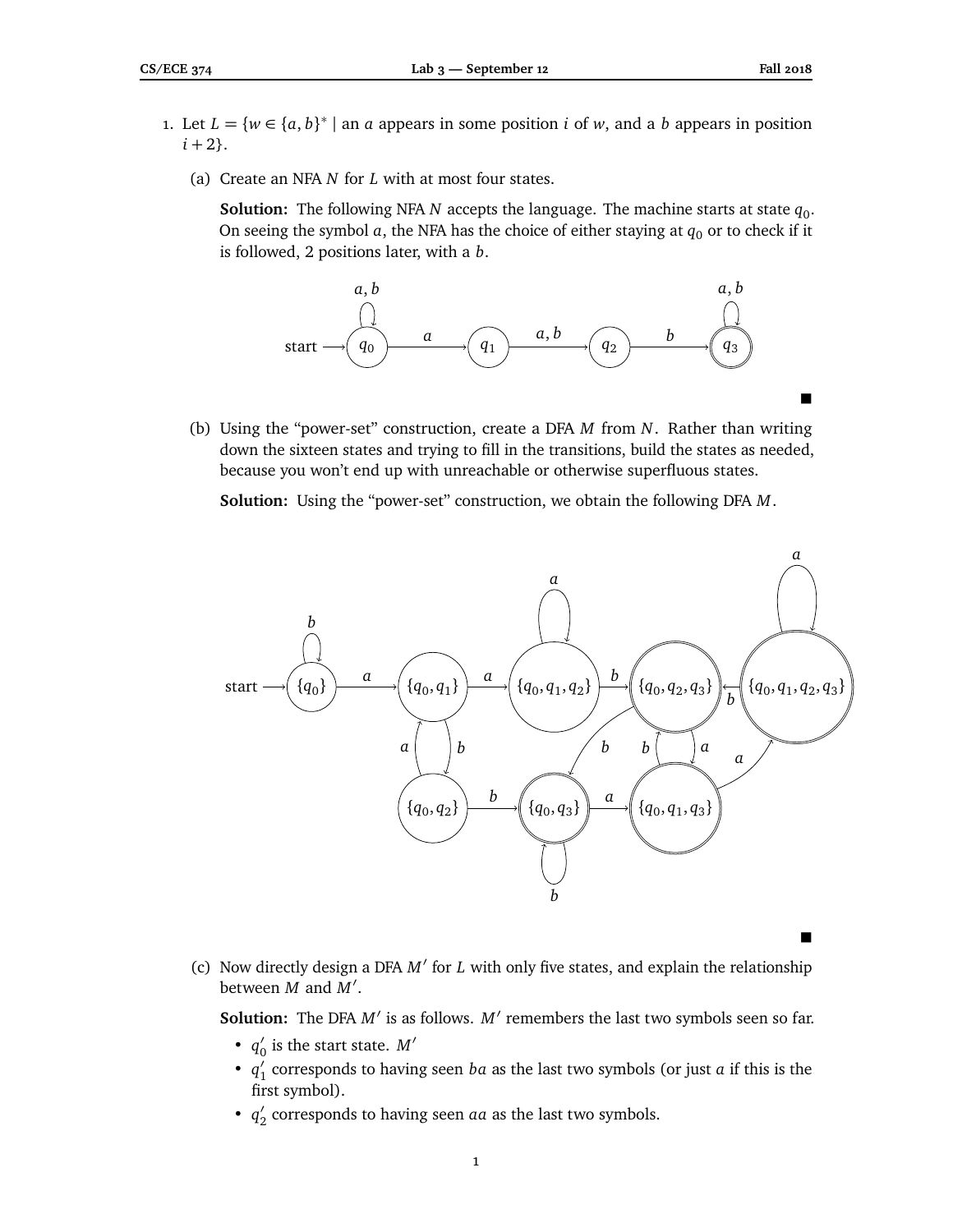- $q'$  $\frac{7}{3}$  is the accepting state.
- $q'_{\ell}$  $\frac{7}{4}$  corresponds to having seen  $ab$  as the last two symbols.



Note that if we contract all the accepting to states in *M* (from part (b)) to one state, then we obtain  $M'$ . .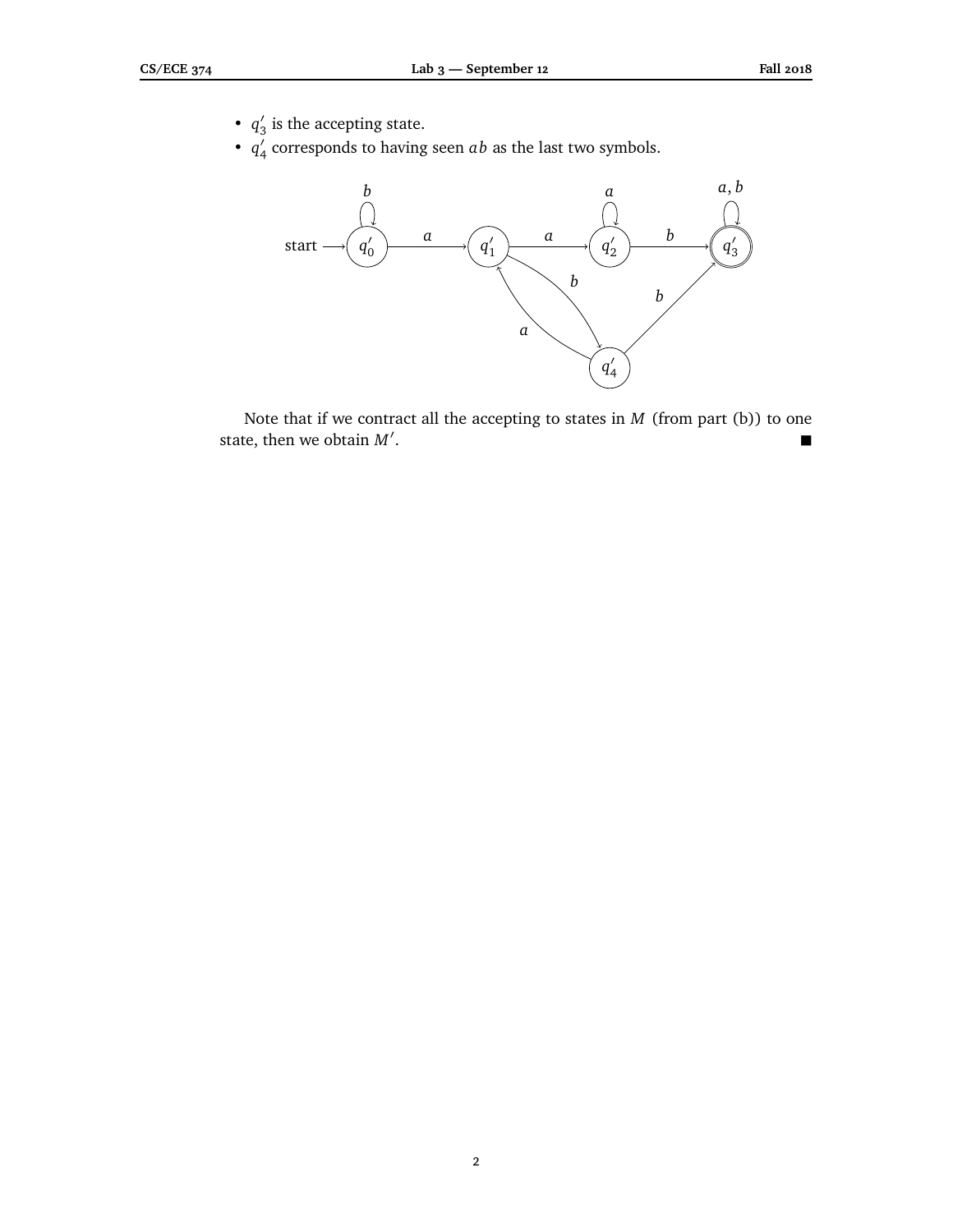For the rest of the problems assume that *L* is an arbitrary regular language.

2. Prove that the language  $reverse(L) := \{w^R \mid w \in L\}$  is regular. *Hint:* Consider a DFA  $M$  that accepts *L* and construct a NFA that accepts *reverse*(*L*).

**Solution:** Let  $M = (\Sigma, Q, s, A, \delta)$  be a DFA that accepts *L*. We construct an NFA  $M' =$  $(\Sigma, Q', s', A', \delta')$  that accepts *reverse*(*L*) as follows.

$$
Q' := Q \cup \{t\} \quad \text{(here } t \text{ is a new state not in } Q)
$$
\n
$$
s' := t
$$
\n
$$
A' := \{s\}
$$
\n
$$
\delta'(t, \epsilon) = A
$$
\n
$$
\forall q' \in Q, a \in \Sigma \quad \delta'(q', a) = \{q \in Q \mid \delta(q, a) = q'\}
$$

*M'* is obtained from *M* by reversing all the directions of the edges, adding a new state *t* that becomes the new start state that is connected via *ε* edges to all the original accepting states. There is a single accepting state in  $M'$  which is the start state of  $M$ . To see that  $M'$  accepts *reverse*(*L*) you need to see that any accepting walk of  $M'$  corresponds to an an accepting walk of *M*.

Another way to show that *reverse*(*L*) is regular is via regular expressions. For any regular expression *r* you can construct a regular expression *r'* such that  $L(r') = \text{reverse}(L)$ using the inductive definition of regular languages. We ignore the base cases as as exercise and consuder the inductive cases.

- If  $r_1$  and  $r_2$  are regular expressions and  $r_1'$  $r'_1$  and  $r'_2$  $\frac{1}{2}$  are regular expressions for the reverse languages then the reverse for  $r_1 + r_2$  is  $r_1' + r_2'$  $\frac{7}{2}$
- For  $r_1 r_2$  we have  $r'_2$  $_{2}^{\prime}r_{1}^{\prime}$  $\frac{7}{1}$
- For  $(r_1)^*$  we have  $(r'_1)$  $'_{1})^{\ast}.$
- 3. Prove that the language *insert*  $\mathbf{1}(L) := \{x \mathbf{1} y \mid x y \in L\}$  is regular.

Intuitively, *insert***1**(*L*) is the set of all strings that can be obtained from strings in *L* by inserting exactly one 1. For example, if  $L = \{\varepsilon, 00K!\}$ , then *insert*1(*L*) = {1,100K!,010K!, **OO1K!**,**OOK1!**,**OOK!1**}.

**Solution:** Let  $M = (\Sigma, Q, s, A, \delta)$  be a DFA that accepts *L*. We construct an NFA  $M' =$  $(\Sigma, Q', s', A', \delta')$  that accepts *insert* **1**(*L*) as follows:

$$
Q' := Q \times \{before, after\}
$$
  
\n
$$
s' := (s, before)
$$
  
\n
$$
A' := \{(q, after) | q \in A\}
$$
  
\n
$$
\delta'((q, before), a) = \begin{cases} \{(\delta(q, a), before), (q, after)\} & \text{if } a = 1 \\ \{(\delta(q, a), before)\} & \text{otherwise} \end{cases}
$$
  
\n
$$
\delta'((q, after), a) = \{(\delta(q, a), after)\}
$$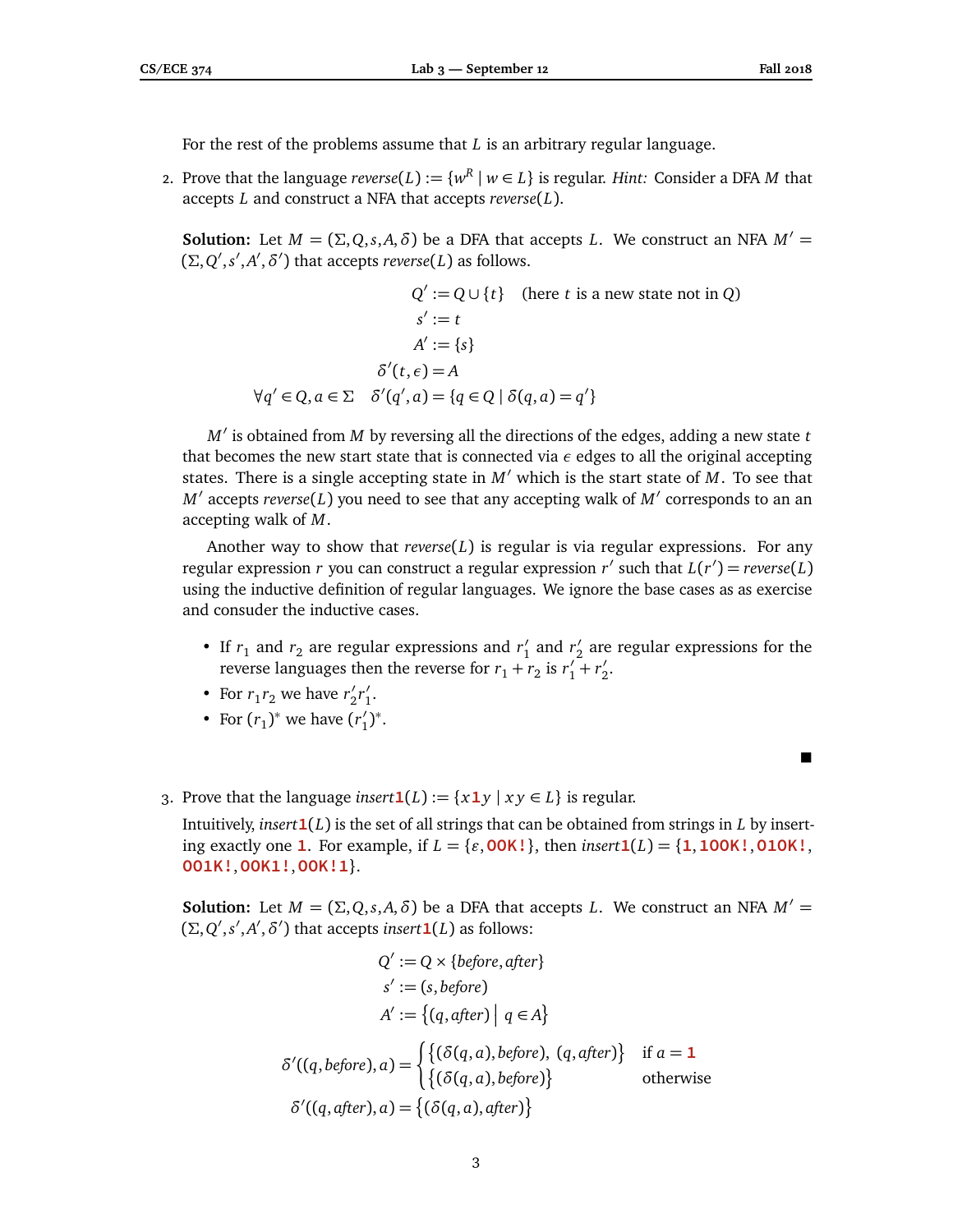*M*<sup>0</sup> nondeterministically chooses a **1** in the input string to ignore, and simulates *M* running on the rest of the input string.

- The state  $(q, before)$  means (the simulation of)  $M$  is in state  $q$  and  $M'$  has not yet skipped over a **1**.
- The state  $(q, after)$  means (the simulation of) *M* is in state *q* and *M'* has already skipped over a **1**.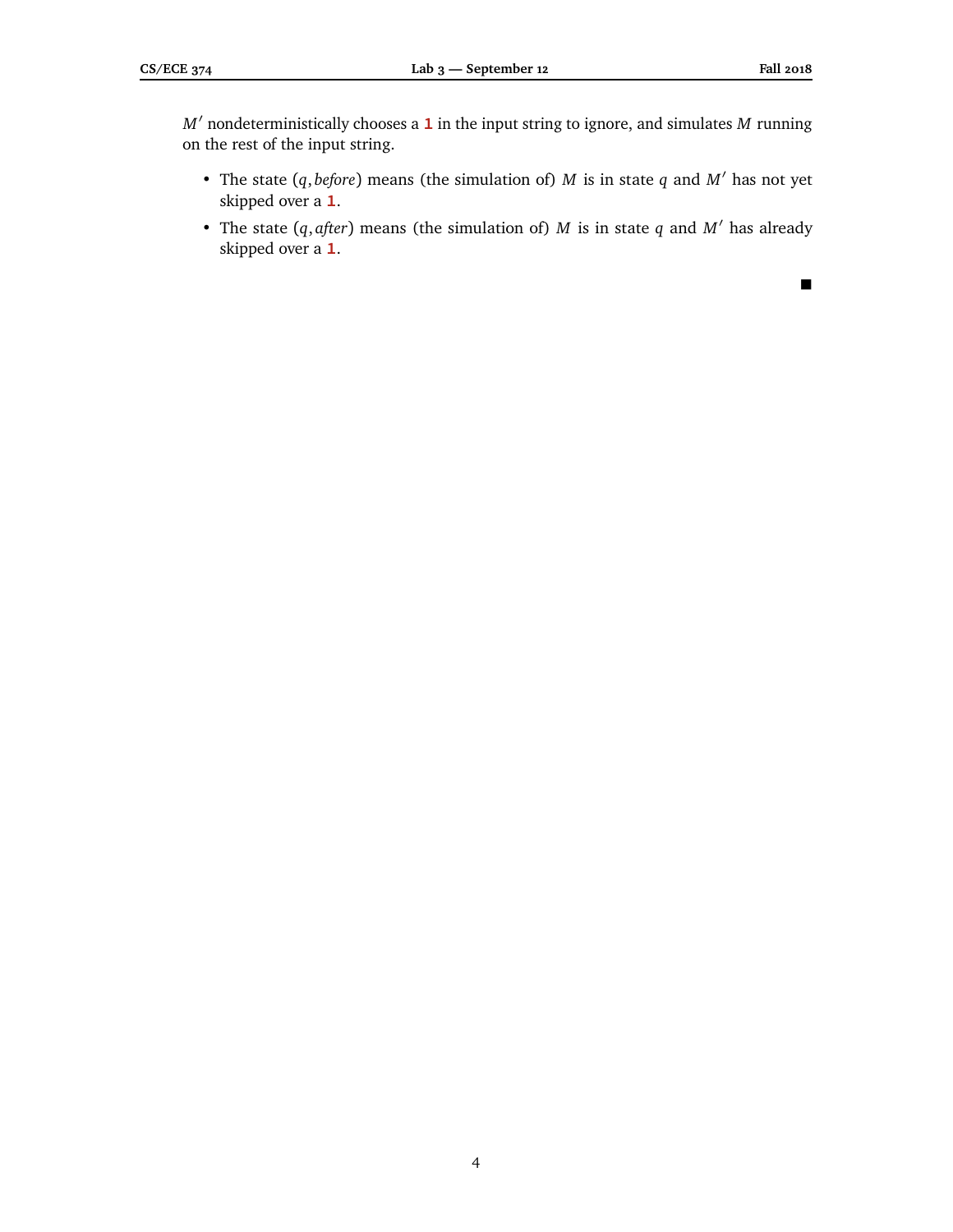4. Prove that the language *delete*  $\mathbf{1}(L) := \{ xy \mid x \mathbf{1} y \in L \}$  is regular.

Intuitively, *delete***1**(*L*) is the set of all strings that can be obtained from strings in *L* by deleting exactly one **1**. For example, if  $L = \{101101, 00, \varepsilon\}$ , then  $delete1(L)$ {**01101**,**10101**,**10110**}.

**Solution:** Let  $M = (\Sigma, Q, s, A, \delta)$  be a DFA that accepts *L*. We construct an NFA  $M' =$  $(\Sigma, Q', s', A', \delta')$  with *ε*-transitions that accepts *delete* **1**(*L*) as follows:

$$
Q' := Q \times \{before, after\}
$$

$$
s' := (s, before)
$$

$$
A' := \{(q, after) | q \in A\}
$$

$$
\delta'((q, before), \varepsilon) = \{(\delta(q, 1), after)\}
$$

$$
\delta'((q, after), \varepsilon) = \emptyset
$$

$$
\delta'((q, before), a) = \{(\delta(q, a), before)\}
$$

$$
\delta'((q, after), a) = \{(\delta(q, a), after)\}
$$

*M'* simulates *M*, but inserts a single **1** into *M*'s input string at a nondeterministically chosen location.

- The state  $(q, before)$  means (the simulation of) *M* is in state  $q$  and  $M'$  has not yet inserted a **1**.
- The state  $(q, after)$  means (the simulation of) *M* is in state *q* and *M'* has already inserted a **1**.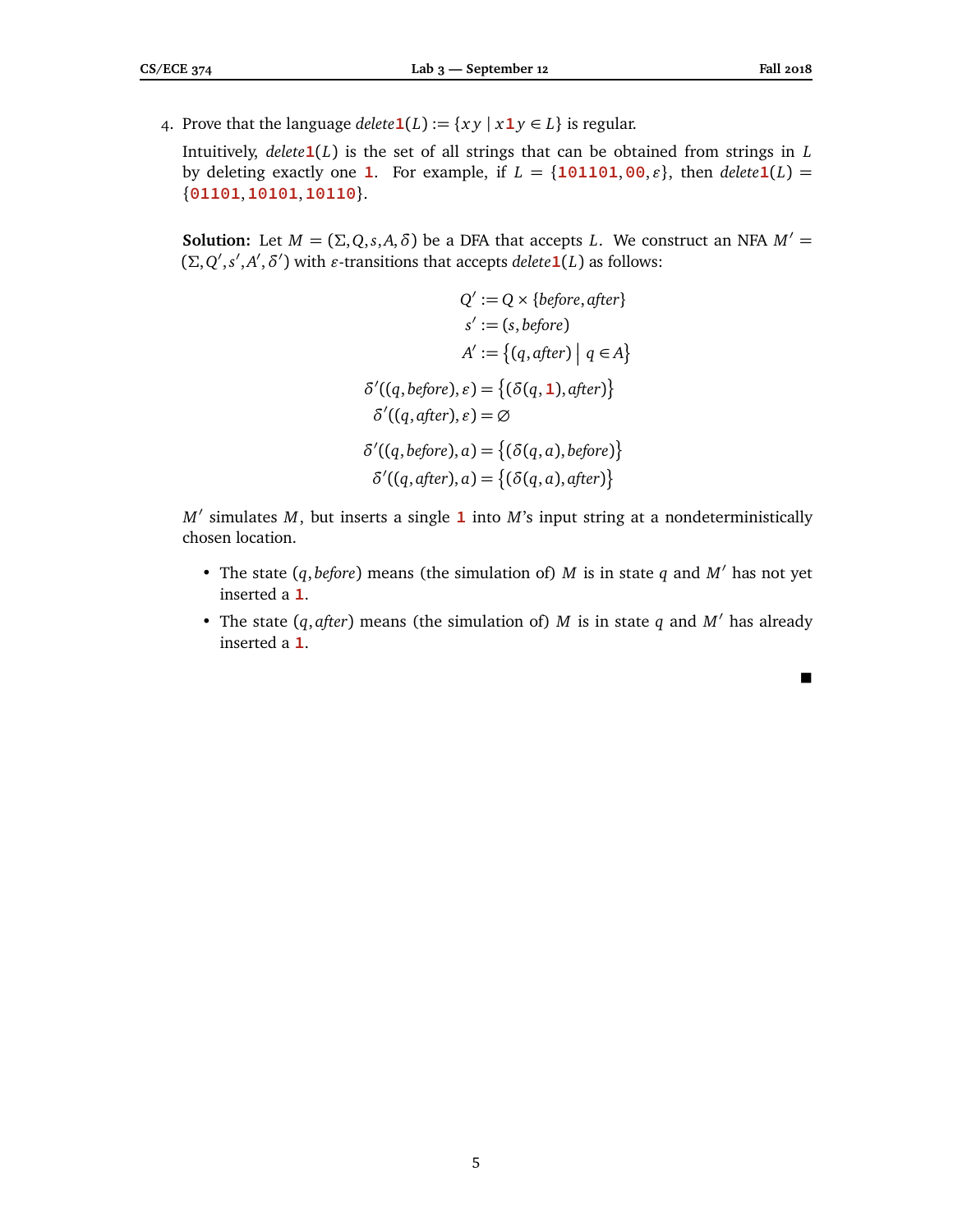5. Consider the following recursively defined function on strings:

$$
stutter(w) := \begin{cases} \varepsilon & \text{if } w = \varepsilon \\ aa \cdot stutter(x) & \text{if } w = ax \text{ for some symbol } a \text{ and some string } x \end{cases}
$$

Intuitively, *stutter*(*w*) doubles every symbol in *w*. For example:

- *stutter*(**PRESTO**) = **PPRREESSTTOO**
- *stutter*(**HOCUSPOCUS**) = **HHOOCCUUSS PPOOCCUUSS**

Let *L* be an arbitrary regular language.

 $\overline{a}$ 

(a) Prove that the language *stutter*<sup>-1</sup>(*L*) := {*w* | *stutter*(*w*) ∈ *L*} is regular.

**Solution:** Let  $M = (\Sigma, Q, s, A, \delta)$  be a DFA that accepts *L*. We construct an DFA  $M' = (\Sigma, Q', s', A', \delta')$  that accepts *stutter*<sup>−1</sup>(*L*) as follows:

$$
Q' = Q
$$
  
\n
$$
s' = s
$$
  
\n
$$
A' = A
$$
  
\n
$$
\delta'(q, a) = \delta(\delta(q, a), a)
$$

 $M'$  reads its input string  $w$  and simulates  $M$  running on  $stutter(w)$ . Each time  $M'$ reads a symbol, the simulation of *M* reads two copies of that symbol.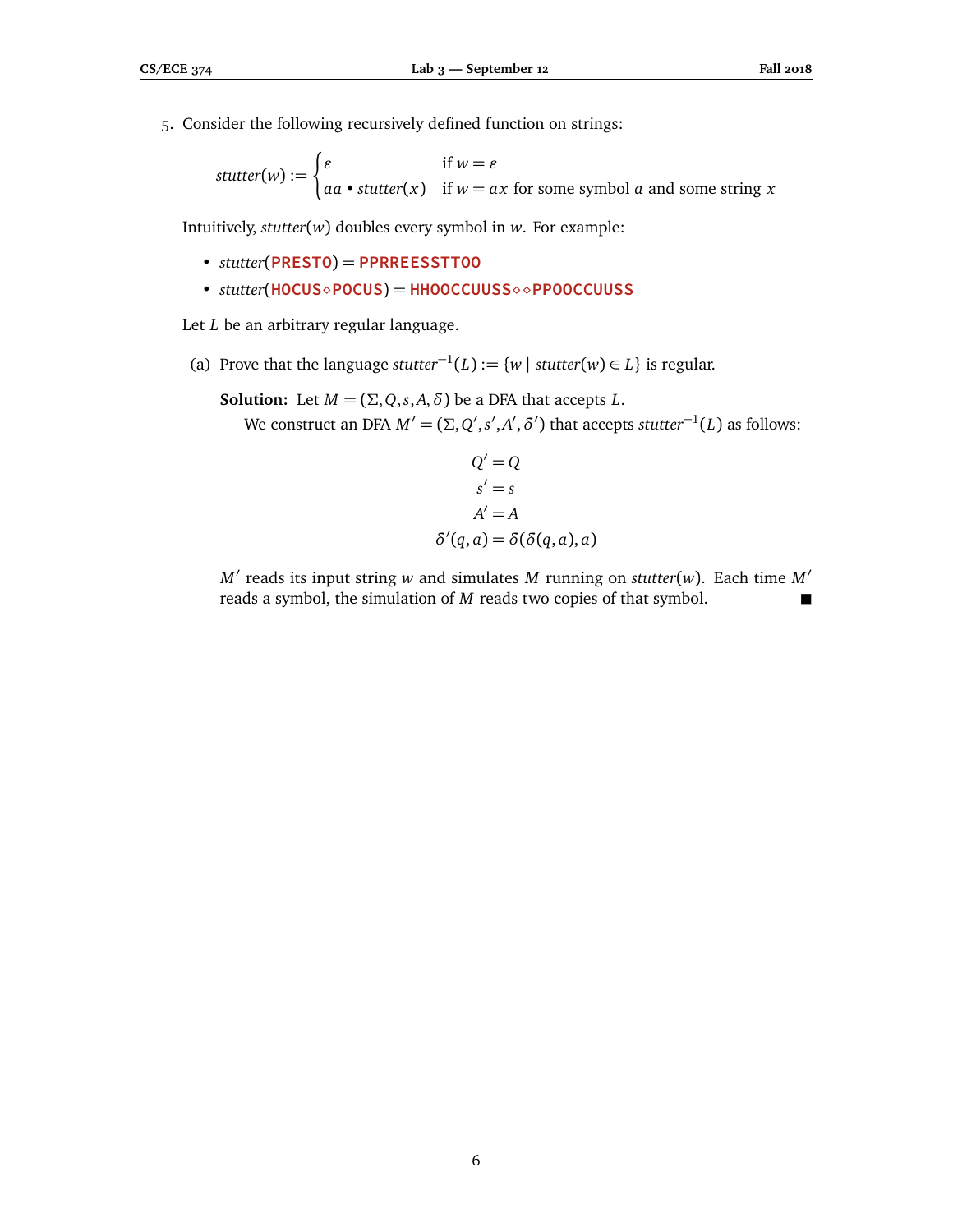(b) Prove that the language *stutter*(*L*) := {*stutter*(*w*) |  $w \in L$ } is regular.

**Solution:** Let  $M = (\Sigma, Q, s, A, \delta)$  be a DFA that accepts *L*.

We construct an DFA  $M' = (\Sigma, Q', s', A', \delta')$  that accepts *stutter*(*L*) as follows:

$$
Q' = Q \times (\{\bullet\} \cup \Sigma) \cup \{fail\} \text{ for some } \bullet \notin \Sigma
$$
  
\n
$$
s' = (s, \bullet)
$$
  
\n
$$
A' = \{(q, \bullet) \mid q \in A\}
$$
  
\n
$$
\delta'((q, \bullet), a) = (q, a)
$$
  
\n
$$
\delta'((q, a), b) = \begin{cases} (\delta(q, a), \bullet) & \text{if } a = b \\ fail & \text{if } a \neq b \end{cases}
$$
  
\n
$$
\delta'(fail, a) = fail
$$

 $M'$  reads the input string  $stutter(w)$  and simulates  $M$  running on input  $w$ .

- State  $(q, \bullet)$  means  $M'$  has just read an even symbol in *stutter*(*w*), so *M* should ignore the next symbol (if any).
- For any symbol  $a \in \Sigma$ , state  $(q, a)$  means  $M'$  has just read an odd symbol in *stutter*(*w*), and that symbol was *a*. If the next symbol is an *a*, then *M* should transition normally; otherwise, the simulation should fail.
- The state *fail* means *M'* has read two successive symbols that should have been equal but were not; the input string is not *stutter*(*w*) for any string *w*.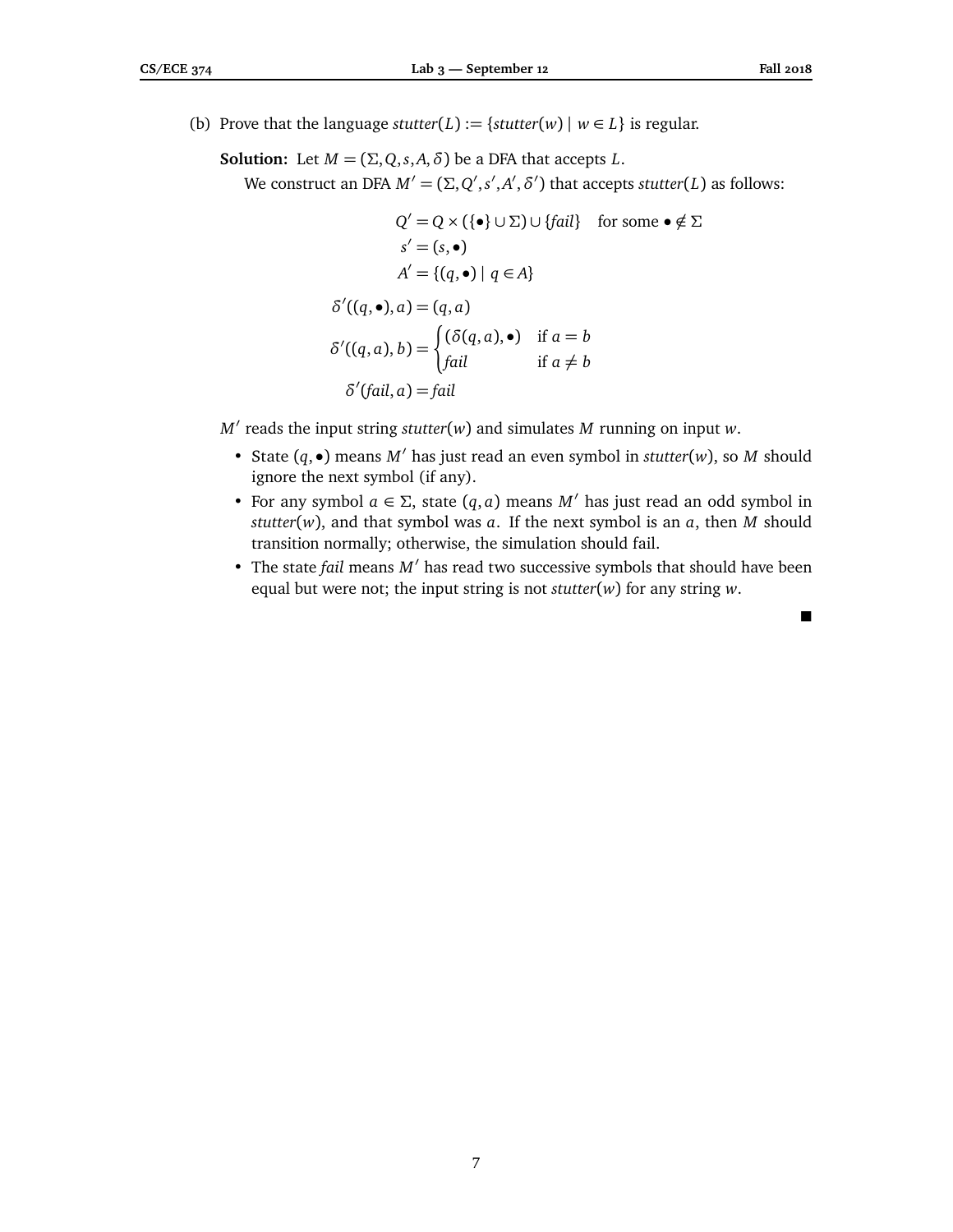**Solution (via regular expressions):** Let *R* be an arbitrary regular *expression*. We recursively construct a regular expression *stutter*(*R*) as follows:

*stutter*(*R*) :=  $\sqrt{ }$  $\begin{array}{c} \end{array}$  $\left\lfloor \frac{1}{2} \right\rfloor$ ∅ if *R* = ∅ *stutter*(*w*) if  $R = w$  for some string  $w \in \Sigma^*$ *stutter*(*A*) + *stutter*(*B*) if *R* = *A*+ *B* for some regular expressions *A* and *B stutter*(*A*)*stutter*(*B*) if *R* = *AB* for some regular expressions *A* and *B* (*stutter*(*A*))<sup>∗</sup> if *R* = *A* ∗ for some regular expression *A*

To prove that  $L(\text{stutter}(R)) = \text{stutter}(L(R))$ , we need the following identities for arbitrary *languages A* and *B*:

- *stutter*(*A*∪ *B*) = *stutter*(*A*) ∪ *stutter*(*B*)
- *stutter* $(A \cdot B) =$ *stutter* $(A) \cdot$ *stutter* $(B)$
- $stutter(A^*) = stutter(A)^*$

These identities can all be proved by inductive definition-chasing, after which the claim  $L(\text{stutter}(R)) = \text{stutter}(L(R))$  follows by induction. We leave the details of the induction proofs as an exercise for a future semester an exam the reader.

Equivalently, we can directly transform *R* into *stutter*(*R*) by replacing every explicit string  $w \in \Sigma^*$  inside *R* with *stutter*(*w*) (with additional parentheses if necessary). For example:

$$
stutter((1+\varepsilon)(01)^{*}(0+\varepsilon)+0^{*}) = (11+\varepsilon)(0011)^{*}(00+\varepsilon)+(00)^{*}
$$

Although this may look simpler, actually *proving* that it works requires the same induction arguments.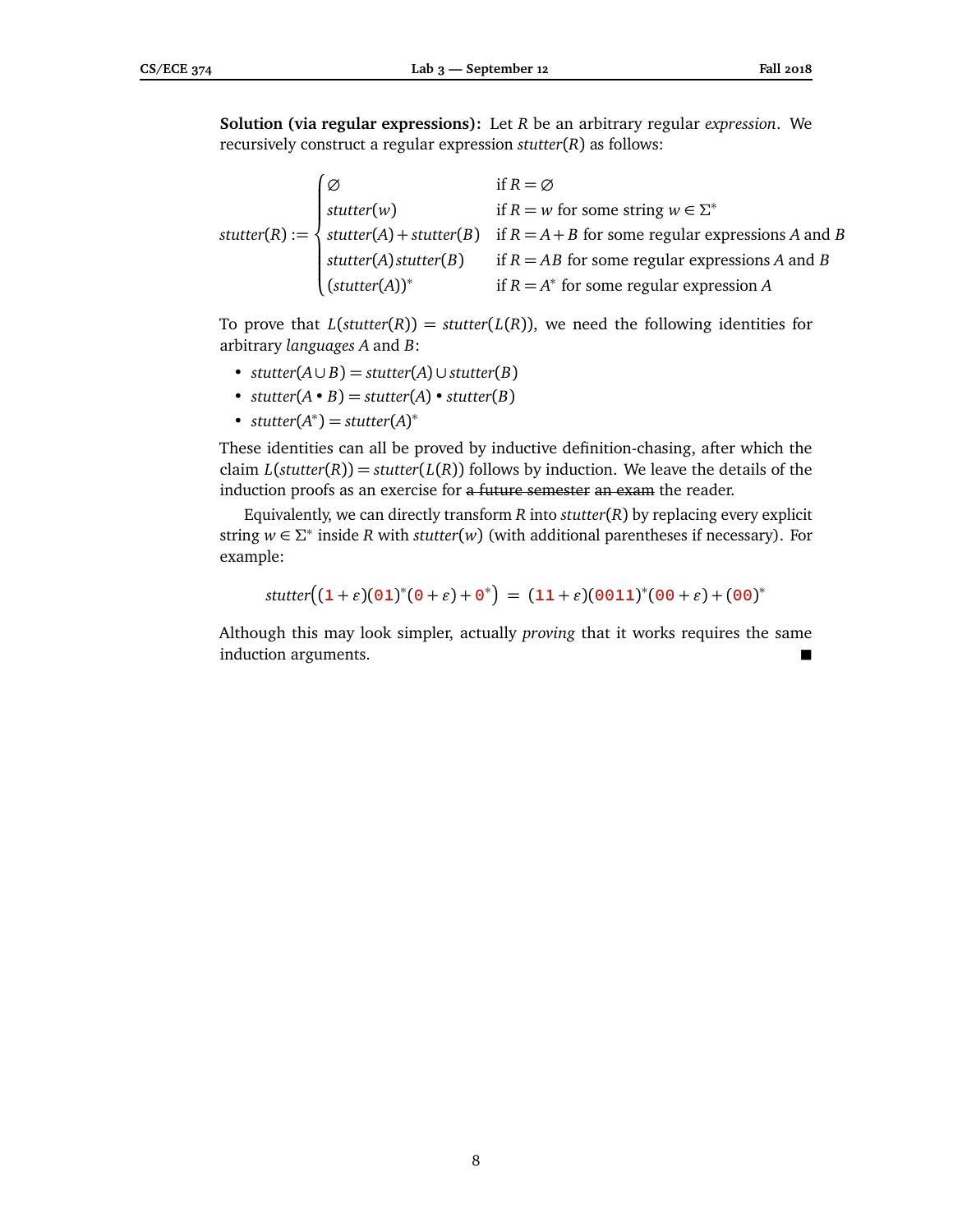6. Consider the following recursively defined function on strings:

$$
evens(w) := \begin{cases} \varepsilon & \text{if } w = \varepsilon \\ \varepsilon & \text{if } w = a \text{ for some symbol } a \\ b \cdot evens(x) & \text{if } w = abx \text{ for some symbols } a \text{ and } b \text{ and some string } x \end{cases}
$$

Intuitively, *evens*(*w*) skips over every other symbol in *w*. For example:

- *evens*(**EXPELLIARMUS**) = **XELAMS**
- $\cdot$  *evens*( $AVADA \diamond$  $KEDAVRA$ ) =  $VD \diamond EAR$ .

Once again, let *L* be an arbitrary regular language.

(a) Prove that the language  $evens^{-1}(L) := \{w \mid evens(w) \in L\}$  is regular.

**Solution:** Let  $M = (\Sigma, Q, s, A, \delta)$  be a DFA that accepts *L*. We construct an DFA  $M' = (\Sigma, Q', s', A', \delta')$  that accepts *evens*<sup>-1</sup>(*L*) as follows:

$$
Q' = Q \times \{0, 1\}
$$
  
\n
$$
s' = (s, 0)
$$
  
\n
$$
A' = A \times \{0, 1\}
$$
  
\n
$$
\delta'((q, 0), a) = (q, 1)
$$
  
\n
$$
\delta'((q, 1), a) = (\delta(q, a), 0)
$$

 $M'$  reads its input string  $w$  and simulates  $M$  running on *evens*( $w$ ).

- State  $(q, 0)$  means  $M'$  has just read an even symbol in *w*, so *M* should ignore the next symbol (if any).
- State  $(q, 1)$  means  $M'$  has just read an odd symbol in  $w$ , so  $M$  should read the next symbol (if any).